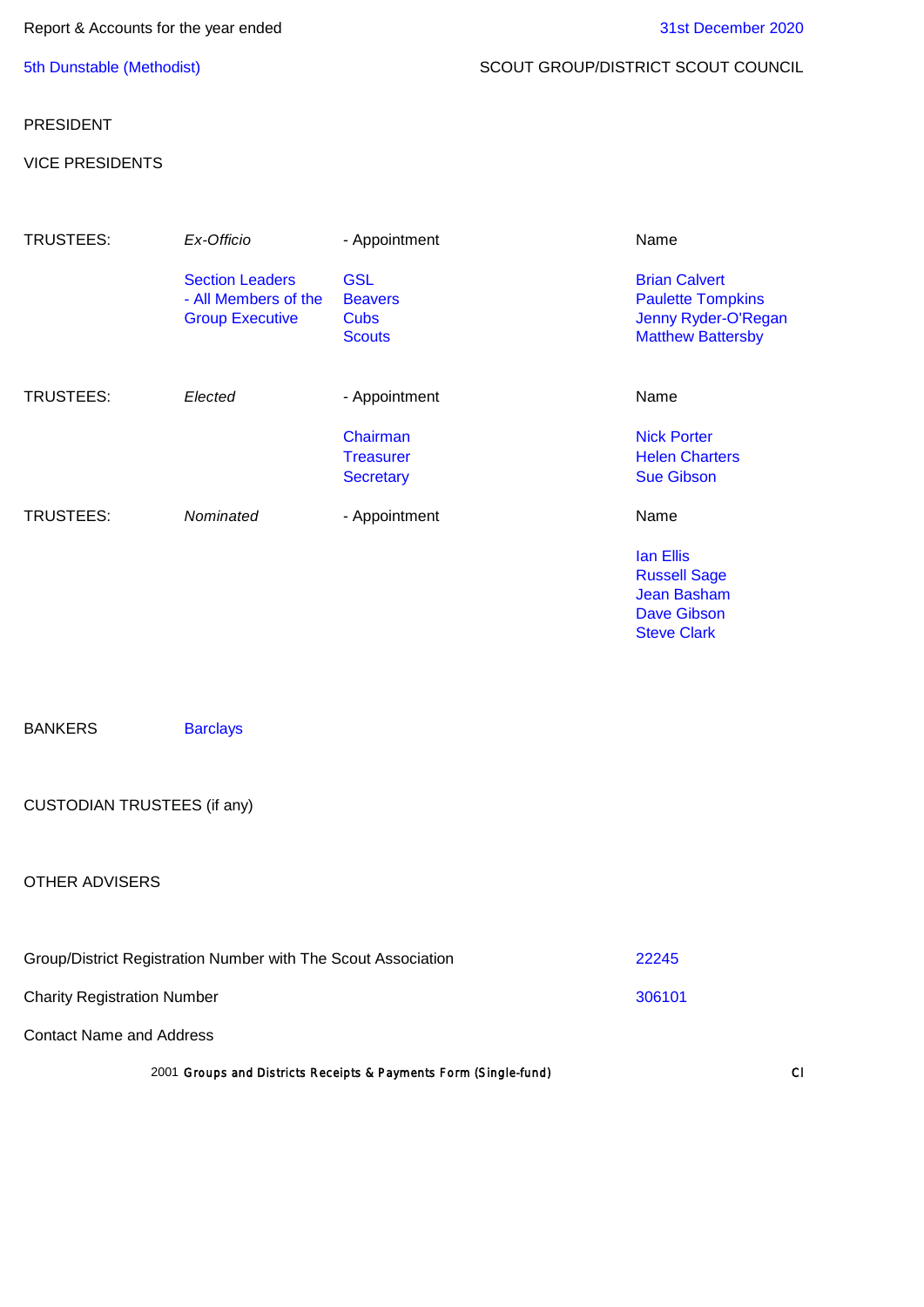#### **Trustees Annual Report for the year ended** 31st December 2020

MAJOR ACTIVITIES AND ACHIEVEMENTS IN THE YEAR

The Trustees have continued their prudent management of the Group funds, while making allowances for the exceptional circumstances due to the pandemic. We were fortunate to be able to run our main fundraiser, the Jumble Sale, before the pandemic really took effect, but the rest of the year was not so easy.

While the section leaders have been very conscientious in providing activities for their young people, at home and/or over Zoom, the executive felt that the major benefits of Scouting were not being received by the members during the various lockdowns and restrictions. Combining this with the fact that some families would have been under increased financial strain, the executive decided to offer a subs holiday for the summer term of 2020, and again for the Winter term in 2021.

This has reduced our income for the year, alongside extra expenditure due to the increased need for protective equipment, but the executive feels that this was the right way to use our funds in the circumstances. Our overall financial position has remained healthy, in part due to receipt of several years' Gift Aid.

The 2021 Jumble Sale was cancelled due to Covid, which will put a major dent in our finances for 2021, but our reserves will enable us to continue to offer a full range of Scouting activities (as far as permitted) for the foreseeable future.

Apart from the Jumble Sale, the other major activities we would normally hold (Family Camp, Water Weekend, Cub and Scout Camps, and the barbecue with the AGM) were all cancelled, so there is little more to report here.

The executive has continued to give financial support to the sections for their activities, which have not ceased during the pandemic, but changed to provide materials for home based activities. The accounts show our normal contribution to the church.

The Group, and particularly the section leaders, have encouraged all young people to remain engaged with Scouting, by arranging meetings outside when permitted, providing at-home activities, and conducting virtual meetings over Zoom. This has proved difficult for some young people, and attendance has generally been well below the full membership levels. In addition, people on the waiting list have been reluctant to join while face to face activities have been suspended. However, at the time of writing in May 2021, we are glad to see that attendance and membership are rising again.

At the end of the year income reserves amounted to £ 24090.64

The Group's/District's policy on reserves is to hold an amount sufficient to cover 2 year's expenditure with little or no fundraising, and to cover the risks detailed below. This policy has been vital in allowing us to offer the subs holiday, and hence avoid losing members during the difficult periods.

The Trustees have identified the major risks to which they believe the Group/District is exposed. They have reviewed these and established systems to mitigate them

Fire damage to the church halls - This would deprive us of our present rent-free meeting centre and equipment. Severe decline in fundraising due to falling numbers of members, and a consequential fall in fundraising helpers.

The objects of the Group are

To provide Scouting to young people in accordance with the aims and policies of the Scout Association whist having a great deal of fun and friendship.

The Group/District is a trust established under its rules which are common to all Groups/Districts. Trustees are appointed in accordance with the Policy, Organisation & Rules of The Scout Association.

The accounts have been drawn up on the receipts and payments basis which is consistent with the previous year.

Approved by the trustees on 23 June, 2021

and signed on their behalf by  $\blacksquare$ <br>  $\blacksquare$  Nick Porter Group Chairman

Group Chairman

2001 Groups and Districts Receipts & Payments Form (Single-fund) C2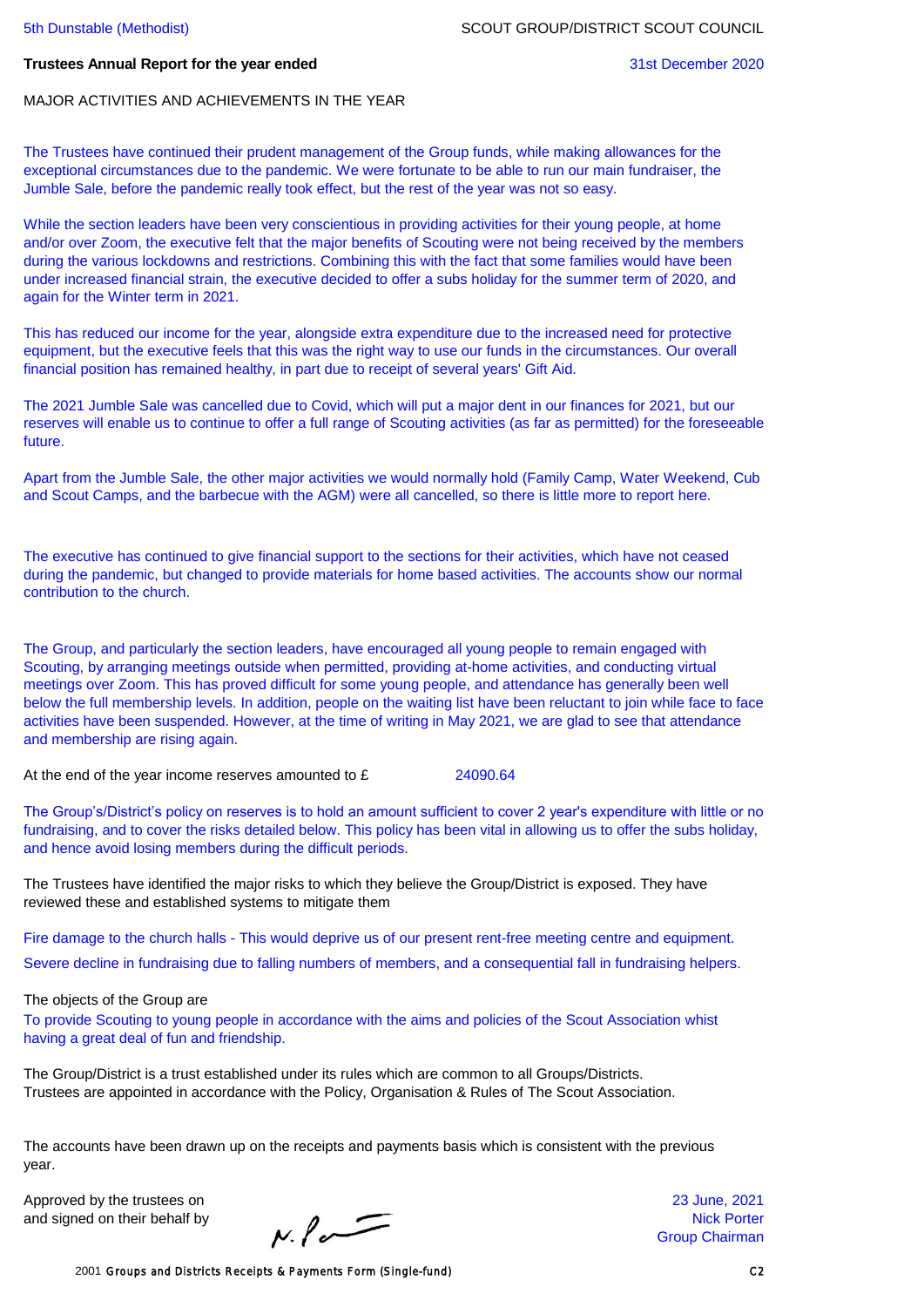## 5th Dunstable (Methodist\$COUT GROUP/DISTRICT SCOUT COUNCIL

### Receipts & Payments Account Summary for the year ended 31st December 2020

|                                                                                                                                | This Year<br>General<br>Fund     | Previous<br>Year                  |
|--------------------------------------------------------------------------------------------------------------------------------|----------------------------------|-----------------------------------|
|                                                                                                                                | £                                | £                                 |
| Total Receipts for the Year (See page C4)<br>Total Payments for the Year (See page C5)<br>Net Receipts (Payments) for the Year | 7,162.30<br>4,202.48<br>2,959.82 | 12,333.95<br>12,406.88<br>(72.93) |
| Cash, Bank and Similar Funds brought forward                                                                                   | 21,130.82                        | 21,203.75                         |
| Cash, Bank and Similar Funds carried forward                                                                                   | 24,090.64                        | 21,130.82                         |

The above account and accompanying statement of assets and liabilities were approved by the Trustees on

23 June, 2021 and signed on their behalf by

 $N.\ell$ 

2001 Groups and Districts Receipts & Payments Form (Single-fund) C3

Nick Porter Group Chairman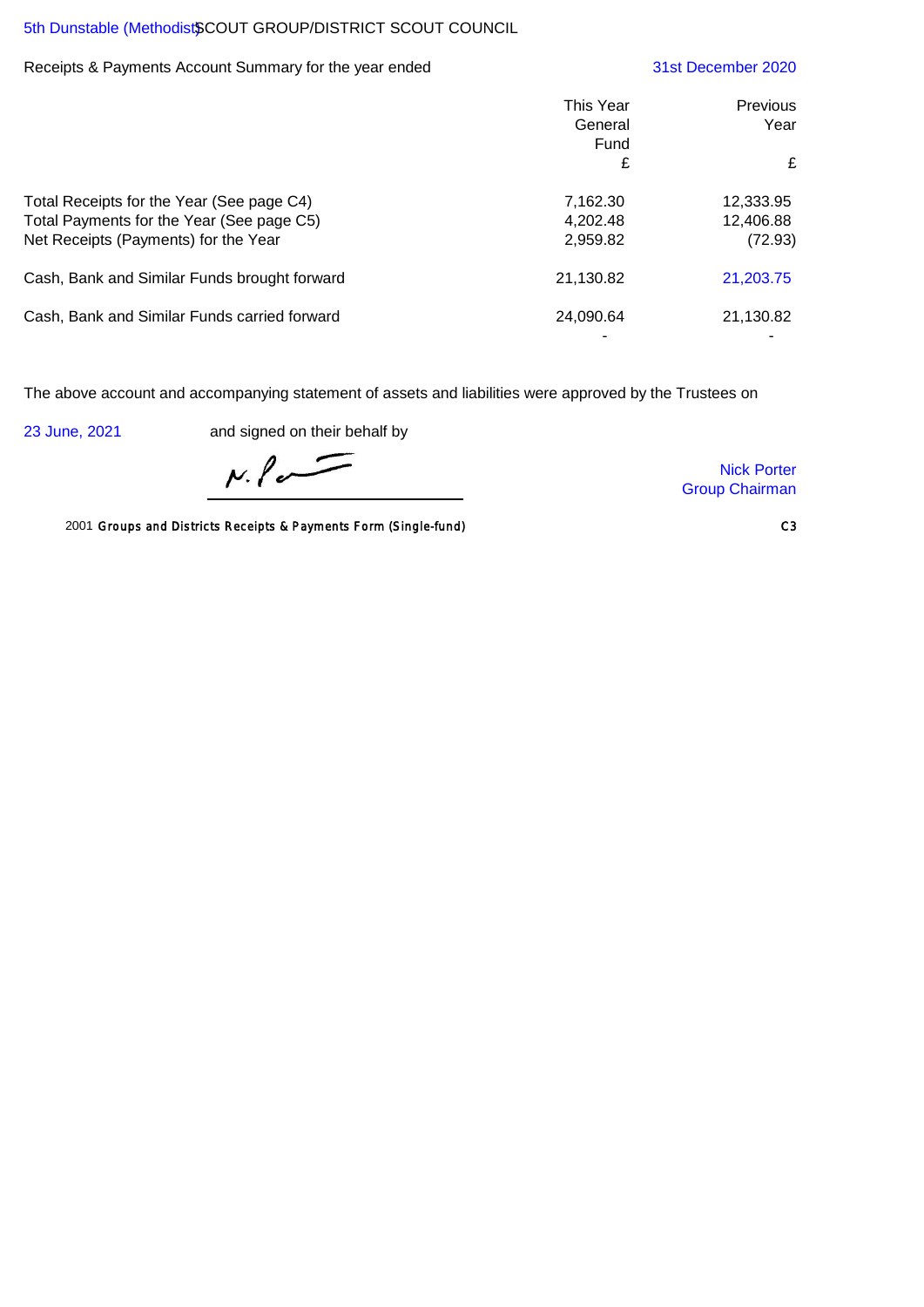# Receipts for the year ended 31st December 2020

|                                                                                                                                                  | This Year                          | Previous<br>Year                   |
|--------------------------------------------------------------------------------------------------------------------------------------------------|------------------------------------|------------------------------------|
|                                                                                                                                                  | £                                  | £                                  |
| <b>MEMBERSHIP SUBSCRIPTIONS</b><br>Less Paid                                                                                                     | 2,617.04<br>(2,838.00)<br>(220.96) | 5,313.00<br>(2,560.00)<br>2,753.00 |
| <b>INVESTMENT INCOME RECEIVED</b><br><b>Bank interest</b><br><b>Building Society interest</b><br>The Scout Assoc'n Short Term Investment Service | 11.99                              | 30.00                              |
| Dividends and interest<br>Property rents                                                                                                         | 11.99                              | 30.00                              |
|                                                                                                                                                  |                                    |                                    |
| DONATIONS/GRANTS<br><b>District Capitation Refund</b><br>King Harold Lodge<br><b>Uniform Donation</b>                                            | 33.00                              | 32.00                              |
| Other                                                                                                                                            | 33.00                              | 32.00                              |
| <b>ACTIVITIES</b><br>Camps<br>Other                                                                                                              |                                    | 4,683.76<br>120.00                 |
| Sections                                                                                                                                         | 96.50<br>96.50                     | 287.92<br>5,091.68                 |
| FUND RAISING (gross) ~                                                                                                                           |                                    |                                    |
| Jumble Sale<br><b>Coffee Mornings</b><br>Garden Project                                                                                          | 3,845.47<br>118.75                 | 4,092.14<br>309.05                 |
| Easy Fundraising<br>Sundry                                                                                                                       | 81.60                              | 26.08                              |
|                                                                                                                                                  | 4,045.82                           | 4,427.27                           |
| <b>OTHER INCOME</b><br>Income tax recovered -<br>on subscriptions and donations<br>on dividends and interest                                     | 3,195.95                           |                                    |
| <b>SUNDRY RECEIPTS</b>                                                                                                                           | 3,195.95                           |                                    |
| Badge receipts<br>Loans received                                                                                                                 |                                    |                                    |
| TOTAL RECEIPTS FOR THE YEAR                                                                                                                      | 7,162.30                           | 12,333.95                          |

2001 Groups and Districts Receipts & Payments Form (Single-fund)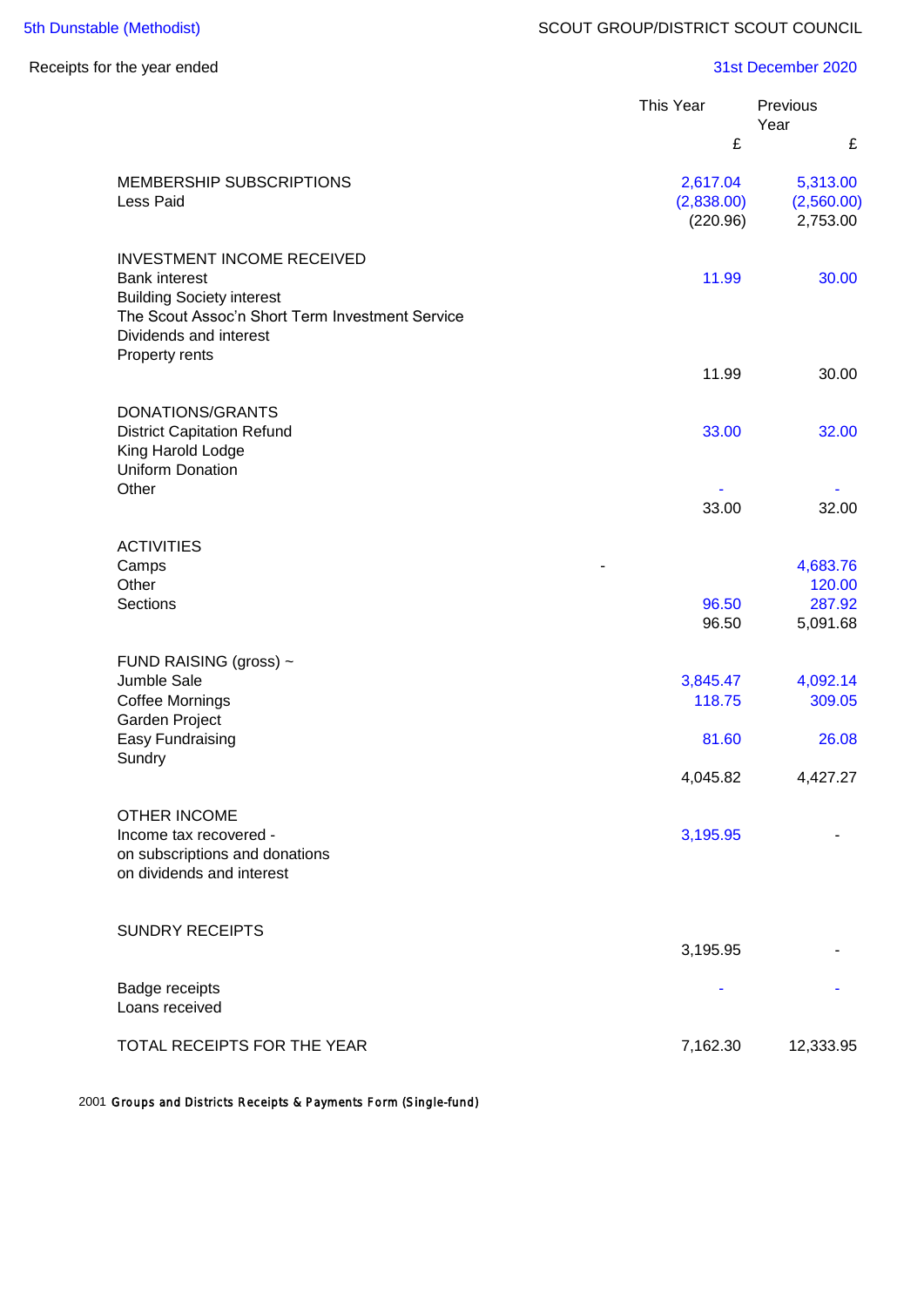## Payments for the year ended 31st December 2020

|                                                                                          | This Year<br>£   | Previous<br>Year<br>£ |
|------------------------------------------------------------------------------------------|------------------|-----------------------|
|                                                                                          |                  |                       |
| <b>PREMISES</b><br>Rent<br>Rates                                                         | 649.20           | 630.00                |
| Light and Heat<br>(Equipment:Marine:Helpers)<br>Insurance<br><b>Repairs and Renewals</b> | 750.95           | 703.24                |
|                                                                                          | 1,400.15         | 1,333.24              |
| DONATIONS/GRANTS                                                                         |                  |                       |
| To Church                                                                                | 700.00           | 700.00                |
| Macmillan<br><b>Bromham Appeal</b>                                                       | 500.00           | 25.00                 |
|                                                                                          | 1,200.00         | 725.00                |
| <b>ACTIVITIES</b>                                                                        |                  |                       |
| Camps                                                                                    |                  | 4,431.82              |
| Other<br><b>Sections</b>                                                                 | 476.47           | 601.91<br>1,341.51    |
|                                                                                          | 476.47           | 6,375.24              |
| <b>FUND RAISING EXPENSES</b>                                                             |                  |                       |
| Jumble Sale                                                                              | 220.72           | 216.39                |
| Garden                                                                                   | 34.98            | 72.06                 |
|                                                                                          | 255.70           | 288.45                |
| ADMIN/ESTABLISHMENT EXPENSES                                                             |                  |                       |
| Stationary                                                                               | 208.02<br>208.02 | 275.62<br>275.62      |
|                                                                                          |                  |                       |
| <b>TRUSTEES EXPENSES</b>                                                                 |                  |                       |
| <b>OTHER EXPENSES</b>                                                                    |                  |                       |
| Training                                                                                 |                  |                       |
|                                                                                          |                  |                       |
| PURCHASE OF CAPITAL EQUIPMENT                                                            |                  |                       |
| <b>New Tents</b>                                                                         |                  |                       |
| <b>Other New Equipment</b>                                                               |                  |                       |
| Maintenance                                                                              | 318.57<br>318.57 | 2,231.11<br>2,231.11  |
|                                                                                          |                  |                       |
| PURCHASE OF BADGES (& Scarves, Uniform)                                                  | 338.71           | 554.40                |
| <b>SUNDRY PAYMENTS</b>                                                                   | 4.86             | 623.82                |
| Loans repaid                                                                             |                  |                       |
|                                                                                          |                  |                       |
| TOTAL PAYMENTS FOR THE YEAR                                                              | 4,202.48         | 12,406.88             |

2001 Groups and Districts Receipts & Payments Form (Single-fund)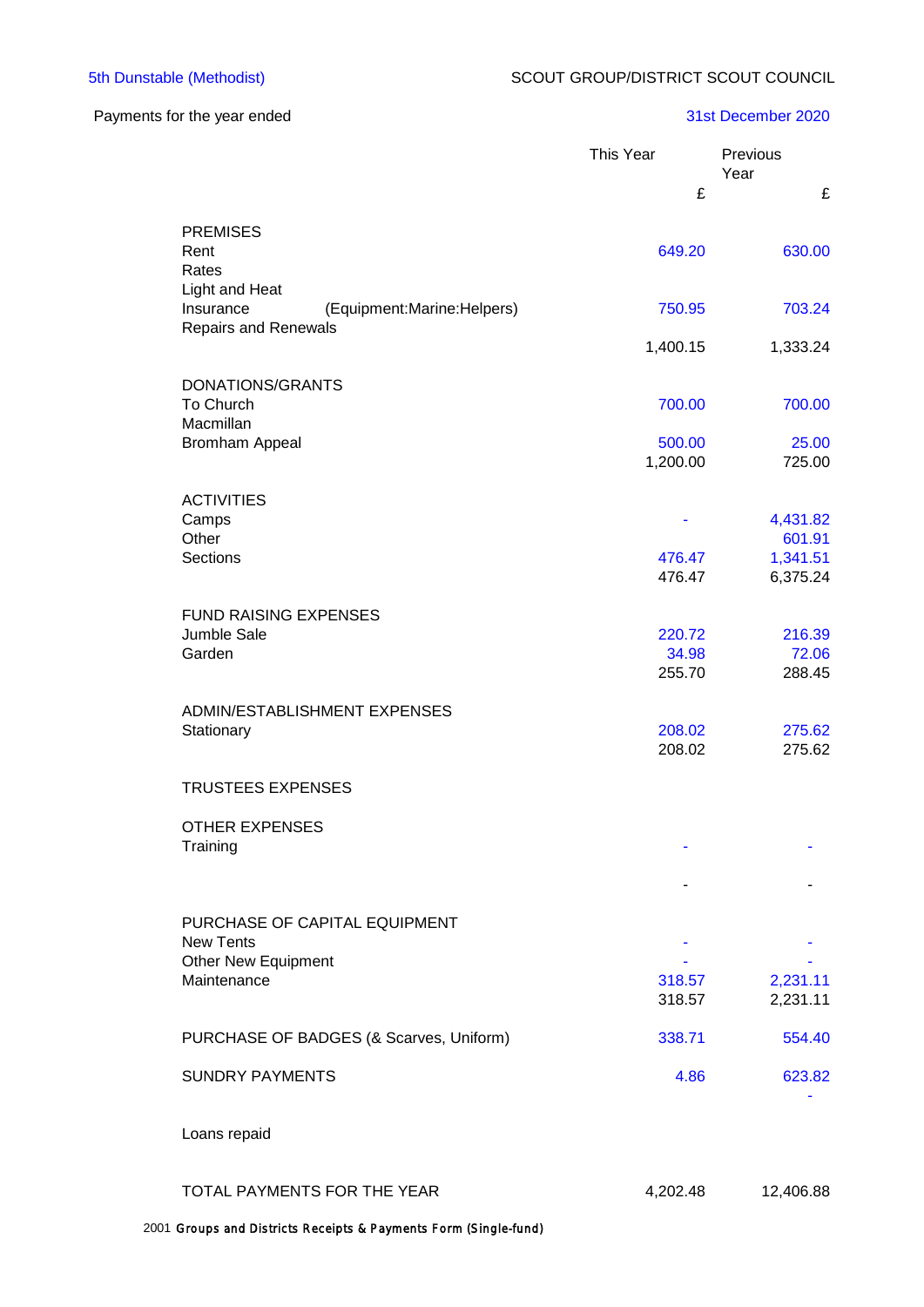| <b>Statement of Assets &amp; Liabilities at</b> |  |  |  |
|-------------------------------------------------|--|--|--|
|-------------------------------------------------|--|--|--|

### **Statement of Assets & Liabilities at** 31st December 2020

|                                                                                     | This Year | Previous<br>Year |
|-------------------------------------------------------------------------------------|-----------|------------------|
|                                                                                     | £         | £                |
| <b>MONETARY ASSETS</b>                                                              |           |                  |
| Cash, bank and similar funds<br><b>Bank Current Account(s)</b>                      | 7,700.39  | 5,129.80         |
| <b>Bank Deposit Account(s)</b>                                                      | 15,559.39 | 15,247.40        |
| <b>Bank Term Deposit(s)</b>                                                         |           |                  |
| <b>Building Society Account(s)</b>                                                  | 705.12    | 705.12           |
| The Scout Association Short Term Investment Service<br>Cash in hand                 | 125.74    | 48.50            |
|                                                                                     | 24,090.64 | 21,130.82        |
|                                                                                     |           |                  |
| <b>OTHER MONETARY ASSETS</b>                                                        |           |                  |
| Tax Claim for Year Ending<br>Debts Due to Group/District<br>(Refund on Capitations) |           |                  |
|                                                                                     |           |                  |
|                                                                                     |           |                  |
| <b>INVESTMENT ASSETS</b>                                                            |           |                  |
| Government Stocks at market value                                                   |           |                  |
| Other quoted securities at market value<br>Other investments                        |           |                  |
| Property held for investment purposes                                               |           |                  |
|                                                                                     |           |                  |
| <b>NON-MONETARY ASSETS</b>                                                          |           |                  |
| Assets for Charity's own use<br>Badge Secretary's stock                             | 50.00     | 50.00            |
| Group/District shop stock                                                           |           |                  |
| Land and buildings                                                                  |           |                  |
| Motor vehicles                                                                      |           |                  |
| Scouting equipment, furniture, etc.                                                 | 10,000.00 | 10,000.00        |
| <b>LIABILITIES Those due within one year</b>                                        |           |                  |
| Accounts not yet paid                                                               |           |                  |
| Expenses incurred not yet invoiced                                                  |           |                  |
| Subscriptions not yet paid<br>Other                                                 |           |                  |
|                                                                                     |           |                  |
|                                                                                     |           |                  |
| <b>LIABILITIES</b><br>Those payable after one year                                  |           |                  |
| Loan (with details)                                                                 |           |                  |
| Hire Purchase owing<br>Leasing payments outstanding                                 |           |                  |
| Other long term liabilities                                                         |           |                  |
|                                                                                     |           |                  |
|                                                                                     |           |                  |

Contingent Liabilities and Future Obligations

2001 Groups and Districts Receipts & Payments Form (Single-fund)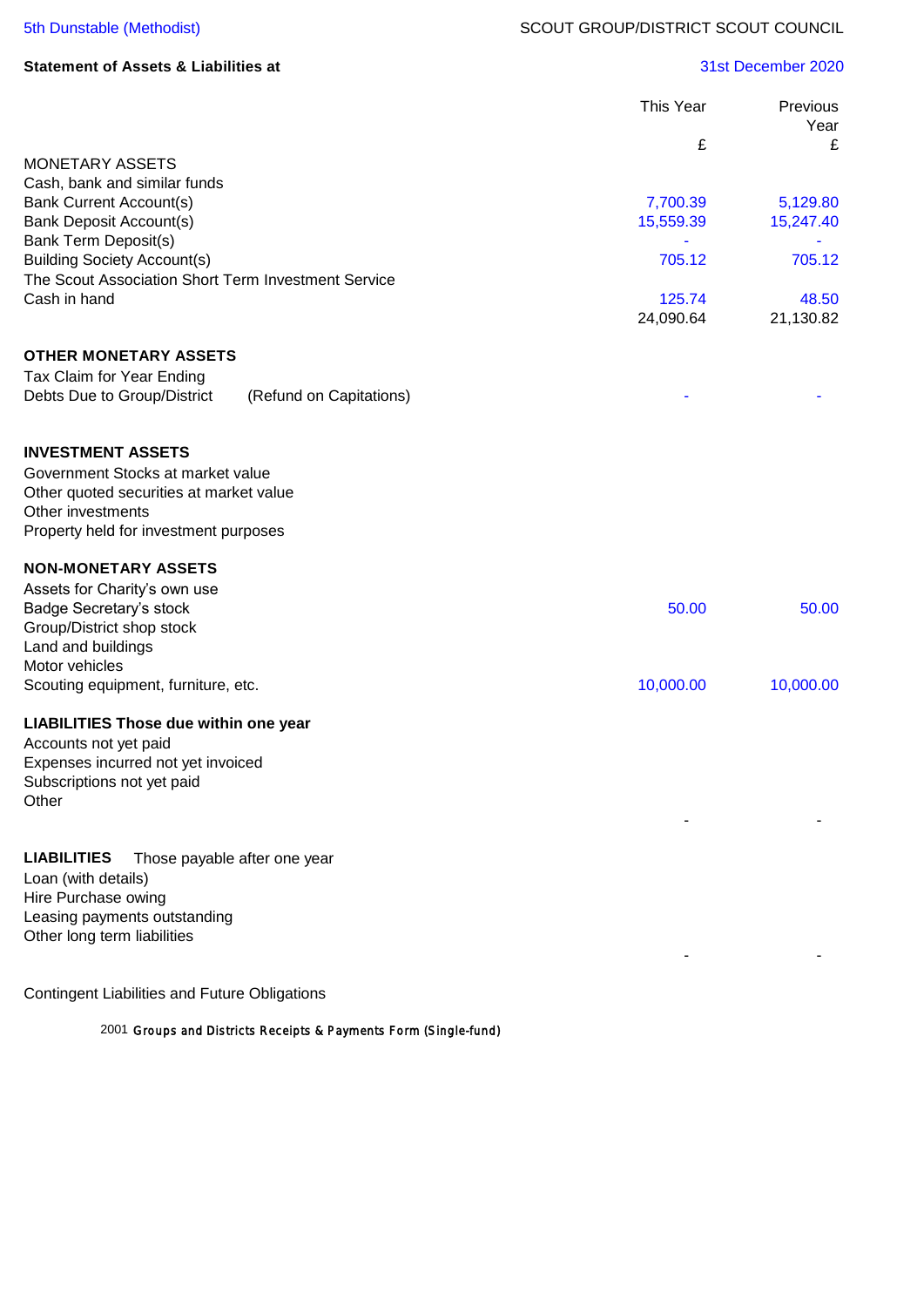#### **Scrutineer's Report to the Trustees of the**

#### 5th Dunstable (Methodist) SCOUT GROUP/DISTRICT SCOUT COUNCIL

I report on the accounts of the Group/District for the year ended 31st December 2020

## **Respective responsibilities of Trustees and Scrutineer**

As the Group's/Districts trustees you are responsible for the preparation of the accounts; you consider that neither the audit nor independent examination requirements of the Charities Act 1993 apply. It is my responsibility without carrying out an audit or independent examination to scrutinise the accounts and to report to you.

#### **Basis of Scrutineers Statement**

In accordance with the directions given in the Group's/District's constitution, I have scrutinised the records and the accounts set out on pages 3 to 6

### **Scrutineers Statement**

In my opinion the accounts are in accordance with the records produced to me and comply with the constitution.

Name:

Address:

Date:

2001 Groups and Districts Receipts & Payments Form (Single-fund) C7